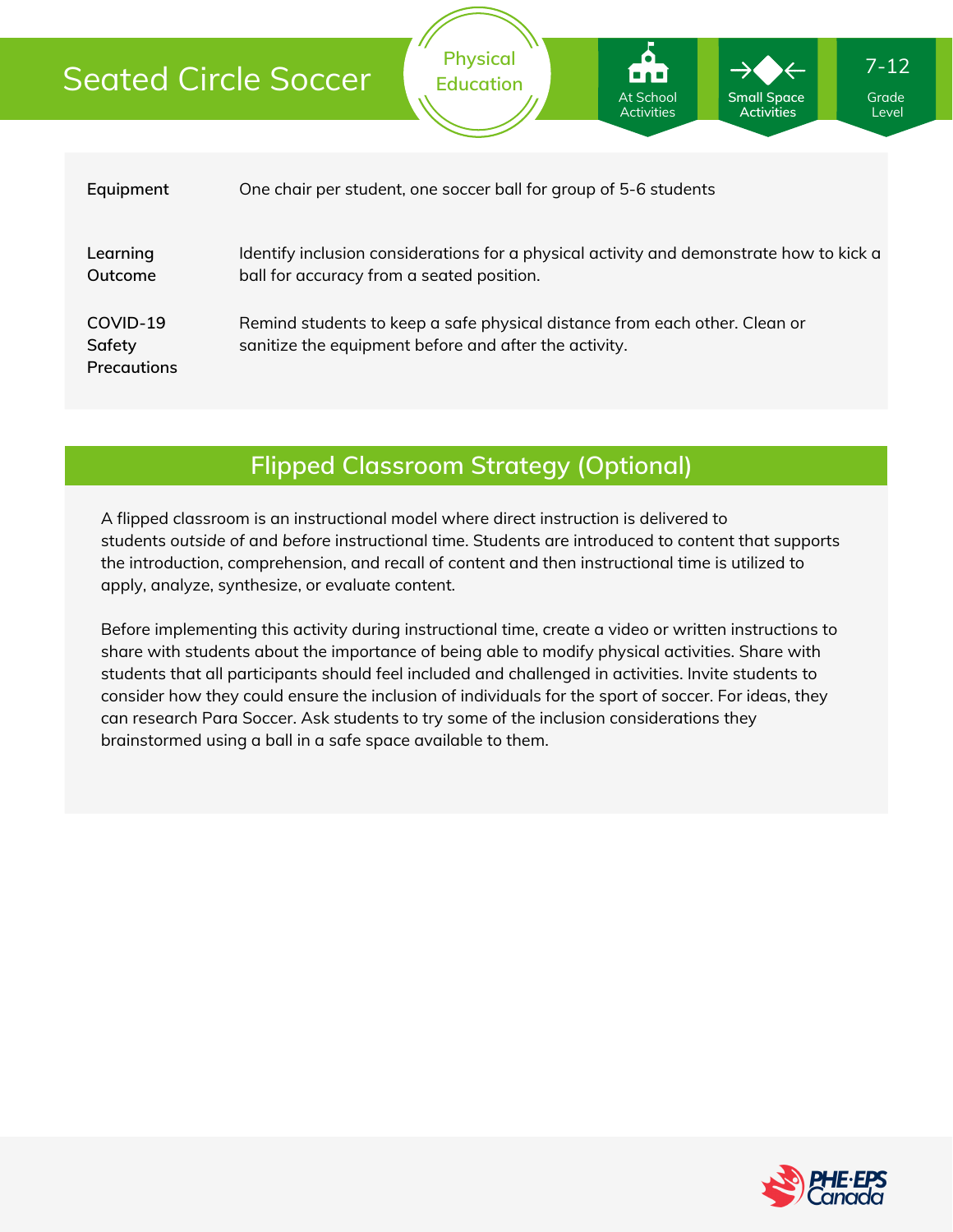# Seated Circle Soccer

### **Activity Description**

If utilizing a flipped classroom approach, ask students to demonstrate inclusion considerations they came up with before class time. If not utilizing a flipped classroom approach, share with students the importance of being able to modify physical activities. Explain that all participants should feel included and challenged in activities. Invite students to consider how they could ensure the inclusion of individuals for the sport of soccer and share their ideas in small groups or with the class.

Explain to students that they will participate in an activity that promotes inclusion of individuals that may use a wheelchair or require mobility support. Divide the class into groups of 5-6 students. Each student uses a chair and each group set up their chairs in a circle. Students sit in the chair and one student starts with the ball. While they remain seated, students try to kick the ball between two chairs and out of the circle. When a student kicks the ball out of the circle, that student gets a point. This student then retrieves the ball using only their feet and sits down in their chair again. They pass the ball to another student who tries to kick the ball between two chairs. The activity continues with students attempting to score points by kicking the ball through two chairs. If a student misses and another student receives the rebound from that kick, they may attempt to kick the ball. To challenge students further, consider adding an additional ball for each group.

### **Physical Education Competencies**



#### **MOVE**

**Develop psychomotor skills, tactics, and strategies that facilitate a variety of physical activities across diverse environments.**



## **THINK**

**Develop cognitive skills and strategies for a variety of movement contexts that facilitate critical thinking, decision making, and problem solving.**



# **FEEL**

**Develop affective skills and strategies that facilitate healthy and safe relationships with themselves, with others, and with their environment.**

#### **ACT**

**Practice behaviour skills and strategies that facilitate movement competence and confidence.**



### **Reflection Questions**

At School Activities

**Small Space Activities**

Reflection is important to support learning during physical education. Consider asking students the reflection questions below and discuss the answers together.

- *How did you have to modify the movement of kicking when sitting in the chair?*
- *What is one thing you learned about inclusion considerations?*

Activity adapted from PHE Canada's *Fundamental Movement Skills: Active Start and FUNdamentals for Children with [Developmental](https://phecanada.ca/programs/fundamental-movement-skills-series) and/or Behavioural Disabilities*



Grade Level

7-12